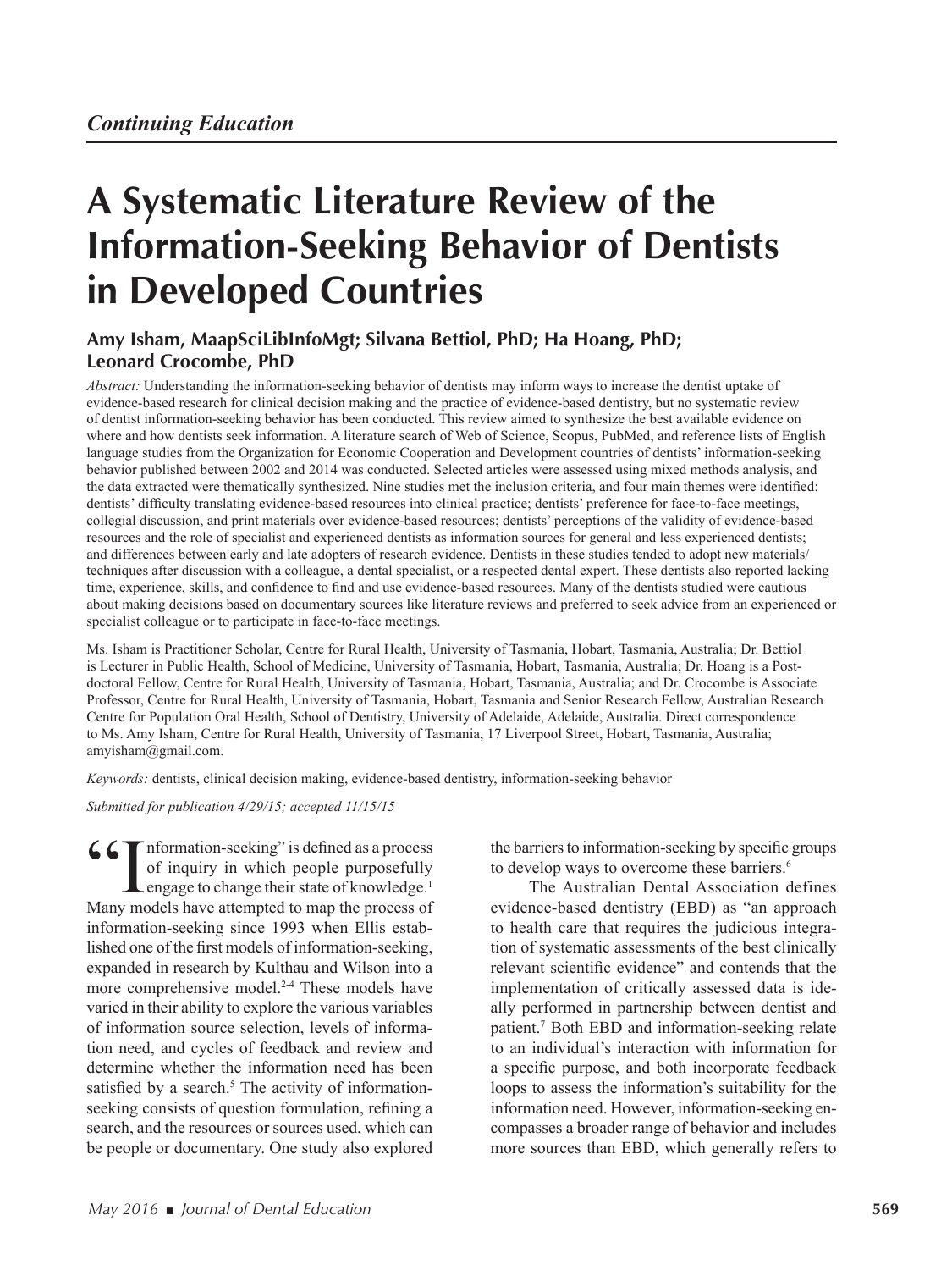the synthesis of scholarly peer-reviewed information rather than consultation with people sources.<sup>8-11</sup> As evidence-based medicine and dentistry are seen as a method of increasing the uptake of up-to-date best evidence in clinical practice, information-seeking as a distinct part of this process can offer insights into the capabilities, perceptions, and needs of dentists.

There has not been a comprehensive review of the literature on the information-seeking behavior of dentists; the articles that are available are from fields such as library and information science, dentistry, and the evidence-based movement.Although similarities exist between the information-seeking literature and EBD in regard to searching for and assessing the information, EBD includes patient feedback in that process.4 Overall, little is known about informationseeking behaviors of dentists.

A better understanding of the informationseeking behaviors of dentists will assist education providers, such as dental schools, in designing tertiary education programs and dental associations in developing continuing education (CE) and professional development programs. It will also help policymakers, decision support system designers, and creators of new knowledge understand the best methods of supplying accessible information that will encourage EBD. The aim of this review was to synthesize the best available recent evidence on where and how dentists seek information.

# **Methods**

The review considered both qualitative and quantitative studies, written in English, and published between 2004 and 2014.12 This review focused on studies in which dentists were the only group of participants and excluded studies that included dentists

as one of a larger group of practitioners. The review also sought to assess the information-seeking behavior of dentists for the purpose of making clinical decisions, not for other purposes. However, no articles were excluded on that basis that were not already excluded for other reasons. The inclusion and exclusion criteria are shown in Table 1, and categories of articles included and excluded are shown in Figure 1.

The PubMed, Scopus, and Web of Science databases were searched using Boolean operators and the following keywords: information-seeking, dentists, clinical decisions, and evidence-based. Inclusion and exclusion criteria were applied at title and abstract search levels, followed by full text analysis of those articles that met the inclusion criteria. The detailed process of applying the inclusion and exclusion criteria is shown in Figure 1. Snowballing techniques were then applied whereby the reference lists of retrieved articles were searched for other relevant citations. One reviewer conducted the search of full text articles against the inclusion and exclusion criteria, and the other reviewers assisted in the assessment of methodological quality, data extraction, and data synthesis. The quality of the articles selected for review was assessed by two authors for methodological validity using the Mixed Methods Appraisal Tool developed at McGill University in Canada.13 Any disagreements that arose between the reviewers were resolved through discussion or with a third reviewer.

Selected studies were classified by type of research (qualitative or quantitative study) and then assessed according to six criteria designed to assist with evaluating the methodological quality. An overall quality score for each study was calculating by dividing the number of criteria met by the total number of criteria as per the appropriate methodological quality criteria for quantitative and qualitative studies.<sup>14</sup>

| Table T. Inclusion and exclusion criteria for studies |                       |                                                                                                                                                                                                                                                             |  |  |  |  |
|-------------------------------------------------------|-----------------------|-------------------------------------------------------------------------------------------------------------------------------------------------------------------------------------------------------------------------------------------------------------|--|--|--|--|
| Criterion                                             | Inclusion             | Exclusion                                                                                                                                                                                                                                                   |  |  |  |  |
| Time period                                           | 2004-14               | Before 2004                                                                                                                                                                                                                                                 |  |  |  |  |
| Language                                              | English               | Non-English                                                                                                                                                                                                                                                 |  |  |  |  |
| Place of study                                        | <b>OECD</b> countries | Developing countries                                                                                                                                                                                                                                        |  |  |  |  |
| Study participants                                    | Dentists              | Dental hygienists, dental therapists, dental laboratory techni-<br>cians, oral health therapists, other health care professionals                                                                                                                           |  |  |  |  |
| Purpose of information-seeking                        | Clinical decisions    | Nonclinical decisions, clinical decision making without refer-<br>ence to information-seeking, treatment patterns, procedures,<br>non-primary research, information retrieval; practice manage-<br>ment, administration, or staff management or recruitment |  |  |  |  |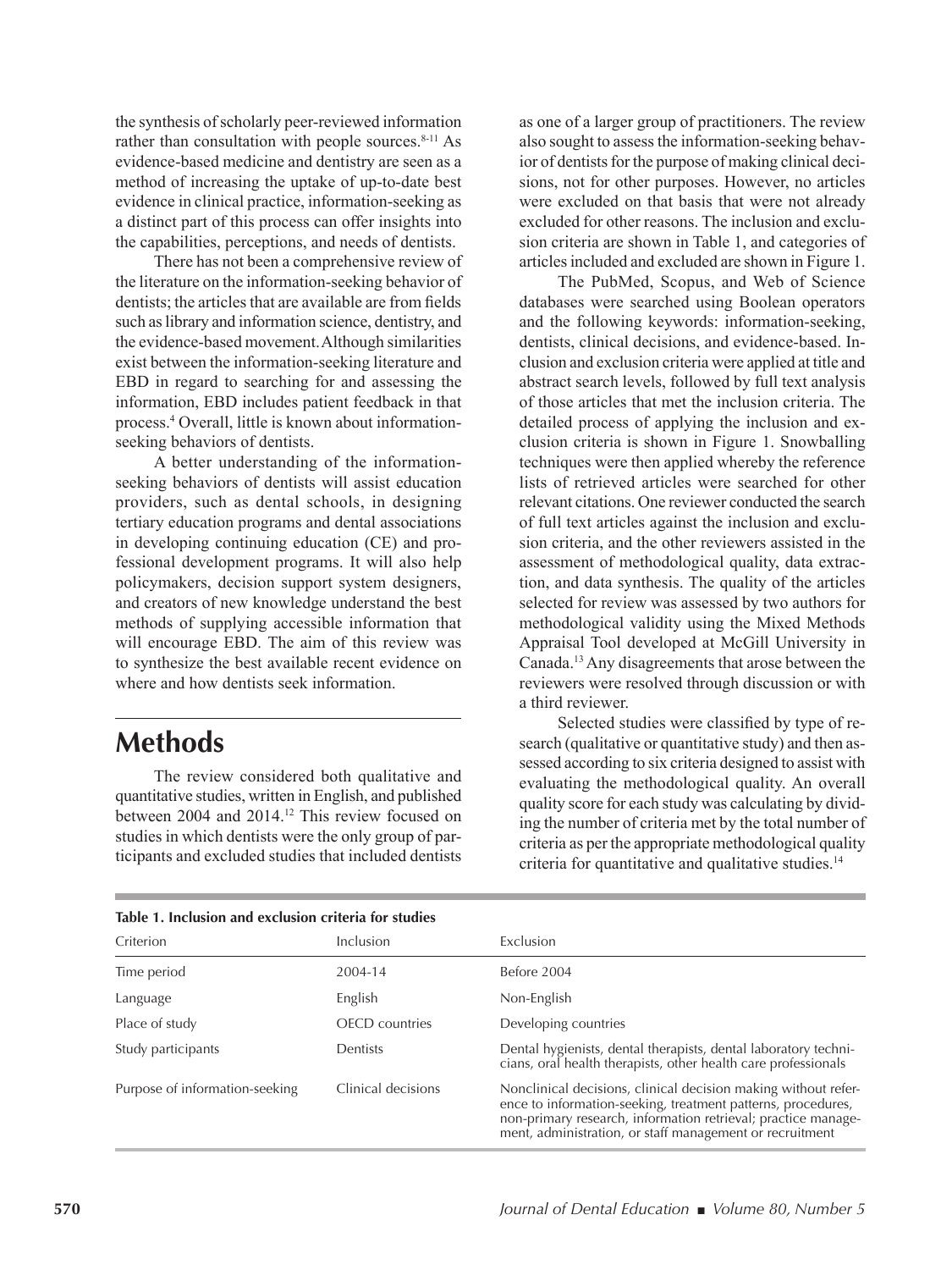

**Figure 1. Search strategy for systematic review**

Data extracted from the reviewed articles were the study populations, study methods, and main outcomes. The text about where and how dentists seek information was coded and concepts identified. Two authors performed the thematic analysis. For each article, all the participant quotations (qualitative studies) and text in the results and/or discussion/conclusion sections (quantitative studies) were extracted. The two authors independently coded the extracted data, categorized the codes, and generated themes. The results were compared and discussed at regular meetings involving all authors until consensus was reached.

## **Results**

From an initial pool of 278 published articles, nine met the inclusion criteria (Table 1). The result of the review process is shown in Figure 1. The articles

were assessed for methodological quality (Table 2 and Table 3). An overview of characteristics of the studies included in the review is shown in Table 4.

Of the nine studies, six were conducted in the U.S., one was a collaboration between researchers in Denmark and the U.S., one was conducted in the U.K., and one was conducted in Turkey. Six were quantitative studies using self-administered survey questionnaires. Three studies were qualitative using focus groups, vignettes, or semi-structured interviews. Four major themes were identified (Table 5).

## **Translating Evidence-Based Resources into Clinical Practice**

Both qualitative and quantitative studies reviewed indicated that these dentists had difficulty applying information from peer-reviewed journals, literature searches, and other evidence-based resources such as practice guidelines in their clinical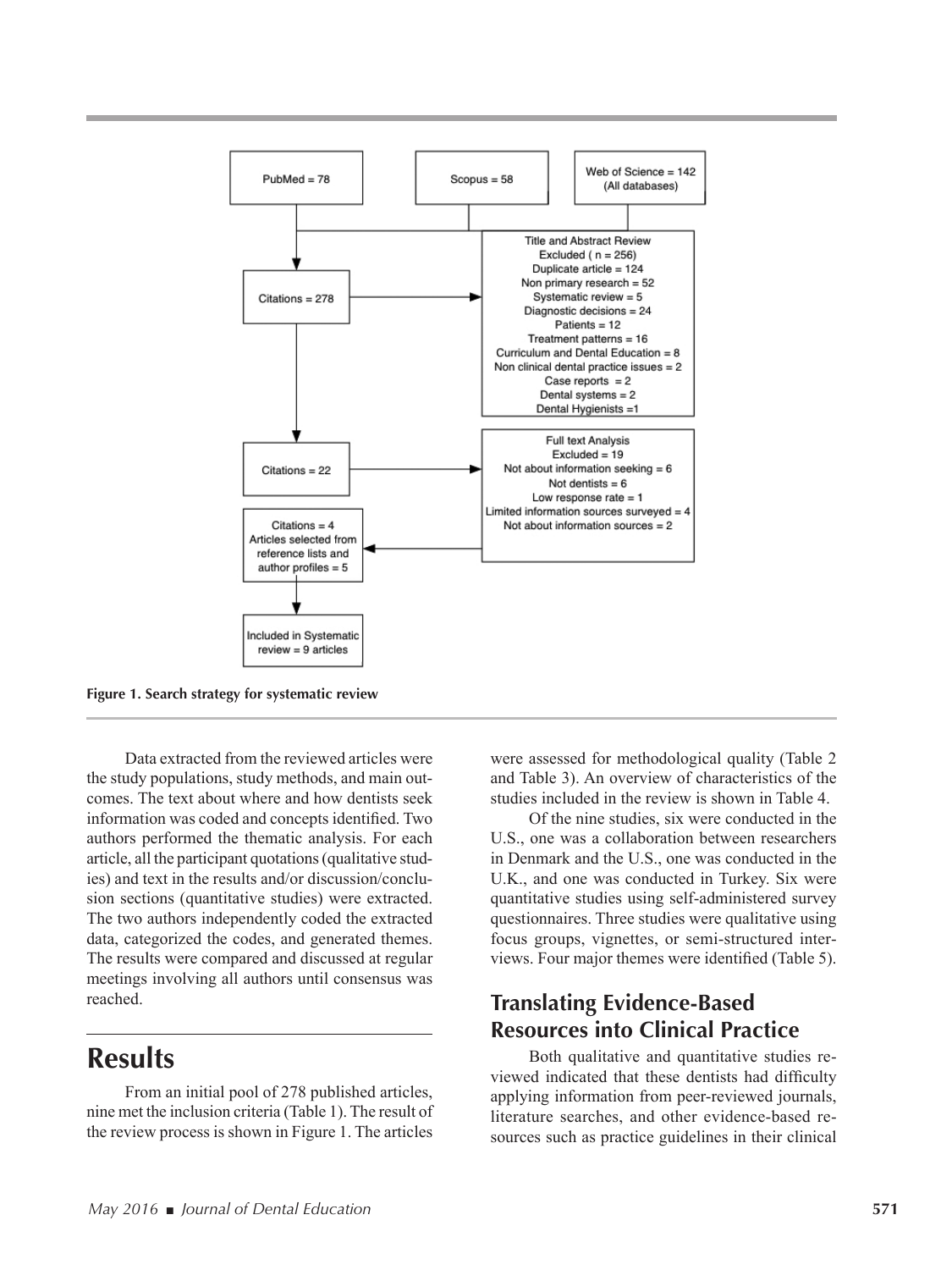| Critical Appraisal Checklist                                                                                                         | Hopper et al., 2011 | Landry, 2006 | Song et al., 2010 |
|--------------------------------------------------------------------------------------------------------------------------------------|---------------------|--------------|-------------------|
| 1. Are there clear qualitative research questions (objectives)?                                                                      | Yes                 | Yes          | Yes               |
| 2. Are the sources of qualitative data (archives, documents,<br>informants, observations) relevant to address the research question? | Yes                 | Yes          | Yes               |
| 3. Is the process for analyzing the data relevant to address the<br>research question (objective)?                                   | Yes                 | Yes          | Yes               |
| 4. Is appropriate consideration given to how findings relate to the<br>context? (e.g., setting in which data were collected)         | Yes                 | Yes          | Yes               |
| 5. Is appropriate consideration given to how findings relate to the<br>context? (e.g., setting in which data were collected)         | Yes                 | Yes          | Yes               |
| 6. Is appropriate consideration given to how findings relate to<br>researcher's influence?                                           | Yes                 | No           | No.               |
| Overall quality score                                                                                                                |                     | 0.83         | 0.83              |

*Sources:* Hopper L, Morris L, Tickle M. How primary care dentists perceive and are influenced by research. Community Dent Oral Epidemiol 2011;39:97-104; Landry C. Work roles, tasks, and the information behavior of dentists. J Assoc Inf Sci Technol 2006;57(14):1806-908; and Song M, Spallek H, Polk D. How information systems should support the information needs of general dentists in clinical settings: suggestions from a qualitative study. BMC Med Inform Decis Making 2010. At: www.biomedcentral.com/ content/pdf/1472-6947-10-7.pdf. Accessed 16 Apr. 2015.

#### **Table 3. Quantitative critical review form analysis of six studies**

| Critical Appraisal Checklist                                                           | Selvi and<br>Ozerkan,<br>2002 | et al.,<br>2010 | Spallek Funkhouser<br>et al.,<br>2012 | Haj-Ali<br>et al.,<br>2005 | Botello-<br>Harbaum<br>et al.,<br>2013 | Straub-<br>Morarend<br>et al.,<br>2011 |  |
|----------------------------------------------------------------------------------------|-------------------------------|-----------------|---------------------------------------|----------------------------|----------------------------------------|----------------------------------------|--|
| 1. Are there clear quantitative research questions<br>(objectives)?                    | Yes                           | Yes             | Yes                                   | Yes                        | Yes                                    | Yes                                    |  |
| 2. Do the collected data address the research question?                                | Yes                           | Yes             | Yes                                   | Yes                        | Yes                                    | Yes                                    |  |
| 3. Is the sampling strategy relevant to address the<br>quantitative research question? | Yes                           | Yes             | Yes                                   | Yes                        | Yes                                    | Yes                                    |  |
| 4. Is the sample representative of the population<br>under study?                      | Yes                           | Yes             | Yes                                   | Yes                        | Yes                                    | Yes                                    |  |
| 5. Are the measurements appropriate (standard<br>instrument)?                          | Yes                           | Yes             | Yes                                   | Yes                        | Yes                                    | Yes                                    |  |
| 6. Is there an acceptable response rate?                                               | Unclear                       | Yes             | Yes                                   | Yes                        | Yes                                    | N <sub>0</sub>                         |  |
| Overall quality score                                                                  | 0.83                          |                 |                                       |                            | 1                                      | 0.83                                   |  |

*Sources:* Selvi F, Ozerkan A. Information-seeking patterns of dentists in Istanbul, Turkey. J Dent Educ 2002;66(8):977-80; Spallek H, Song M, Polk D, et al. Barriers to implementing evidence-based clinical guidelines: a survey of early adopters. J Evid Based Dent Pract 2010;10(4):195-206; Funkhouser E, Agee B, Gordan E, et al. Use of online sources of information by dental practitioners: findings from the dental practice-based research network. J Public Health Dent 2012;74:71-9; Haj-Ali R, Walker M, Petrie A, et al. Utilization of evidence-based information resources for clinical decisions related to posterior composite restorations. J Dent Educ 2005;69(11):1251- 6; Botello-Harbaum M, Denko C, Curro C, et al. Information-seeking behaviors of dental practitioners in three practice-based research networks. J Dent Educ 2013;77(2):152-60; and Straub-Morarend C, Marshall T, Holmes D, et al. Information resources utilized in clinical decision making: common practices in dentistry. J Dent Educ 2011;75(4):441-51.

practice.8,9,11,15-19 Spallek et al. found that the dentists complained that available resources usually lacked statistics about the longevity of materials, other key statistics, or detailed clinical practice guidelines, which made them difficult to use in practice.18 Dentist

participants commented that "[we need] more really proven evidence out there, simple tools for staff to use chairside"; "[peer-reviewed scientific journals are] a little bit obscure"; and "I wouldn't have time to look at whether the right stats were being used."18,19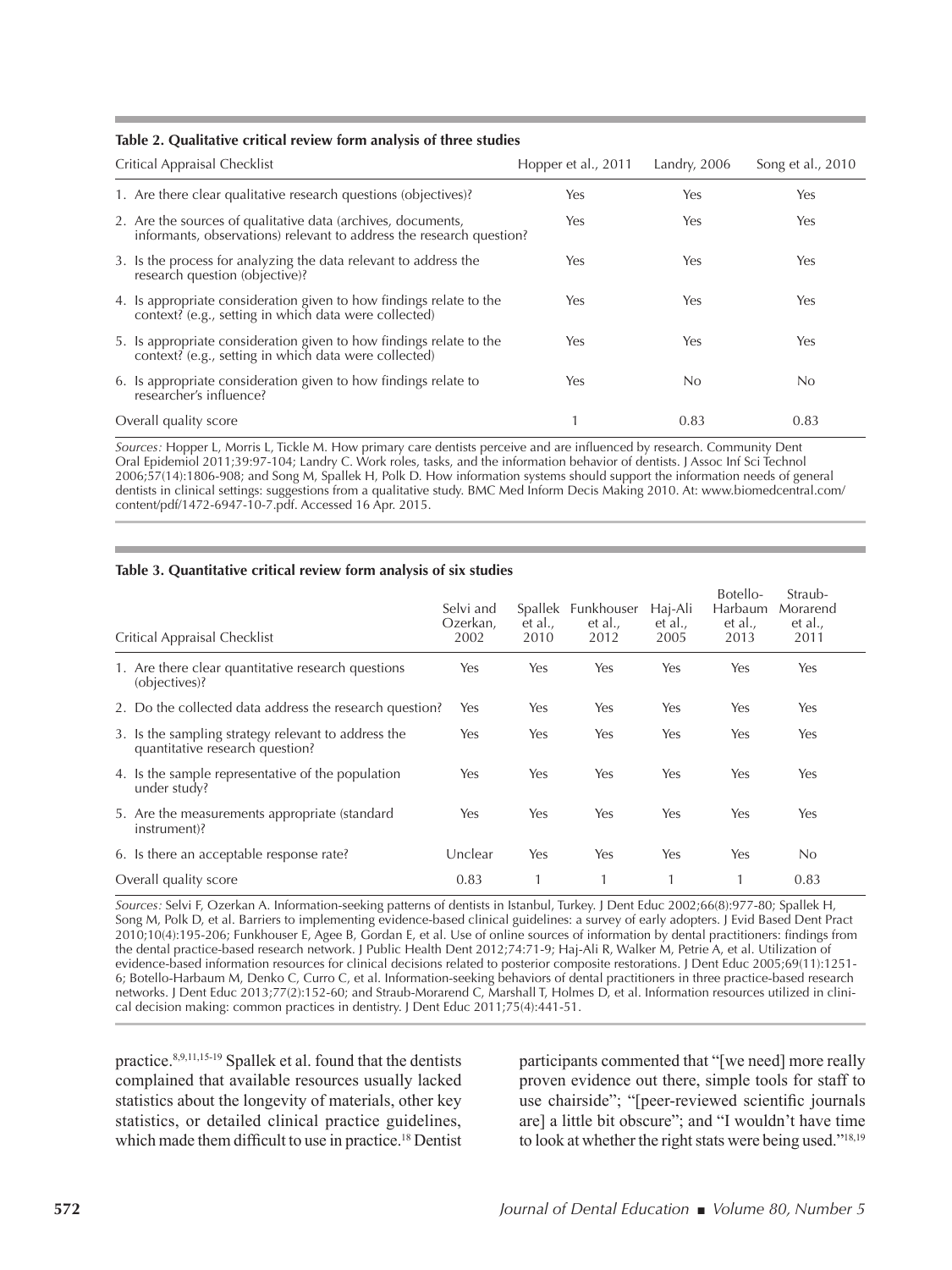|                       |                                                                        | Table 4. Characteristics of selected studies of clinical information-seeking behaviors of dentists                  |                                                                                                                       |                                                                                                                                                                                                                                                                                                         |
|-----------------------|------------------------------------------------------------------------|---------------------------------------------------------------------------------------------------------------------|-----------------------------------------------------------------------------------------------------------------------|---------------------------------------------------------------------------------------------------------------------------------------------------------------------------------------------------------------------------------------------------------------------------------------------------------|
| First Author, Date    | Information-Seeking<br>Language Used                                   | Setting, Number, and<br>Type of Participants                                                                        | Study Design and Analysis                                                                                             | Summary of Main Results/Conclusion                                                                                                                                                                                                                                                                      |
| Botello-Harbaum, 2013 | information behavior,<br>Information-seeking,<br>information sources   | research networks (PBRNS)<br>$(U.5.);$ 950 dentists from<br>3 dental practice-based<br>various PBRNs                | questionnaire; chi-square<br>with self-reported core<br>Quantitative study<br>statistics                              | collegial discussion. However, more frequent sources used<br>were printed peer-reviewed journals. New information dis-<br>More influential information sources were face-to-face or<br>semination strategies need to incorporate these findings.                                                        |
| Funkhouser, 2012      | Use of online sources<br>of information                                | navia); 657 general dental<br>practitioners in the network<br>The dental-based practice<br>network (U.S. and Scandi | logistic regression models<br>Survey questionnaire;                                                                   | A relatively small proportion of dentists used information<br>online for practice guidance. Preference for face-to-face<br>discussion about clinical topics.                                                                                                                                            |
| Haj-Ali, 2005         | Informational resource<br>use                                          | 699 general dentists from<br>the Academy of General<br>Dentistry (U.S.)                                             | tionnaire; descriptive and<br>Quantitative postal ques-<br>inferential statistics                                     | clinical practice among newer graduates contrasted with<br>greater use of evidence-based resources by more experi-<br>Low reliance on evidence-based information sources in<br>enced clinicians.                                                                                                        |
| Hopper, 2011          | Use of research                                                        | Northwest of England, 24<br>dentists                                                                                | cus groups and interviews;<br>Qualitative study with fo-<br>constant comparison<br>analysis                           | develop an evidence-based research culture among primary<br>Further research about how to<br>Evidence-based dentistry perceived as less relevant than<br>empirical evidence. Dentists wanted concise, timely<br>evidence-based guidance.<br>care dentists is needed.                                    |
| Landry, 2006          | Information behavior,<br>information needs                             | 12 private practice dentists<br>from metropolitan Tacoma<br>and Seattle (U.S.)                                      | vignette-based interviews<br>and follow-up interviews;<br>Qualitative study with<br>thematic analysis                 | accessibility were important to dentists. Personal contact still<br>Dentists continued to rely on traditional sources for their au-<br>thority and accessibility, but the internet's convenience and<br>significant factor in perceived information-seeking success.                                    |
| Song, 2010            | resource use patterns<br>met or unmet needs,<br>Information needs,     | 18 general dentists from<br>Pittsburgh $(U.S.)$                                                                     | Qualitative study, semi-<br>thematic analysis with<br>constant comparative<br>structured interviews;<br>method        | Future decision support systems should integrate up-to-date<br>Dentists' need for better visual representation and patient-<br>clinical evidence that is accessible and supportive of den-<br>specific, evidence-based information was mostly unmet.<br>tists' resource use patterns.                   |
| Selvi, 2002           | Information-seeking<br>patterns                                        | 133 private practice den-<br>tists in Istanbul (Turkey)                                                             | self-administered question-<br>ferential statistics analysis<br>naire; descriptive and in-<br>Quantitative study with | created difficulties in information retrieval. Turkish dentists<br>in private practice could improve their computer literacy to<br>leagues, print journals, and textbooks. Time constraints<br>Private practice dentists preferred discussion with col-<br>resolve their professional isolation issues. |
| Straub-Morarend, 2011 | Utilization of scientific<br>information                               | titioners who graduated<br>from the University of Iowa<br>518 general dental prac-<br>(U.S.)                        | Quantitative study with<br>survey questionnaire;<br>descriptive statistics                                            | Dentists utilized a variety of information sources for clinical<br>Newer graduates and generalists differed from specialists<br>decision support, some evidence-based and others not<br>and experienced dentists.                                                                                       |
| Spallek, 2010         | straints, information for<br>clinical decisions<br>Information con-    | from 2008 Evidence-Based<br>43 early adopting dentists<br>Dentistry Champion Con-<br>ference (U.S.)                 | scriptive statistics analysis<br>Qualitative survey, de-                                                              | clinical implementation in ways such as criticism from col-<br>leagues and difficulty in changing practice models. Issues<br>of currency and reliability of scientific literature affected<br>Early adopters of EBD resources experienced barriers to<br>decision making                                |
|                       | Note: See Tables 2 and 3 for full source information on these studies. |                                                                                                                     |                                                                                                                       |                                                                                                                                                                                                                                                                                                         |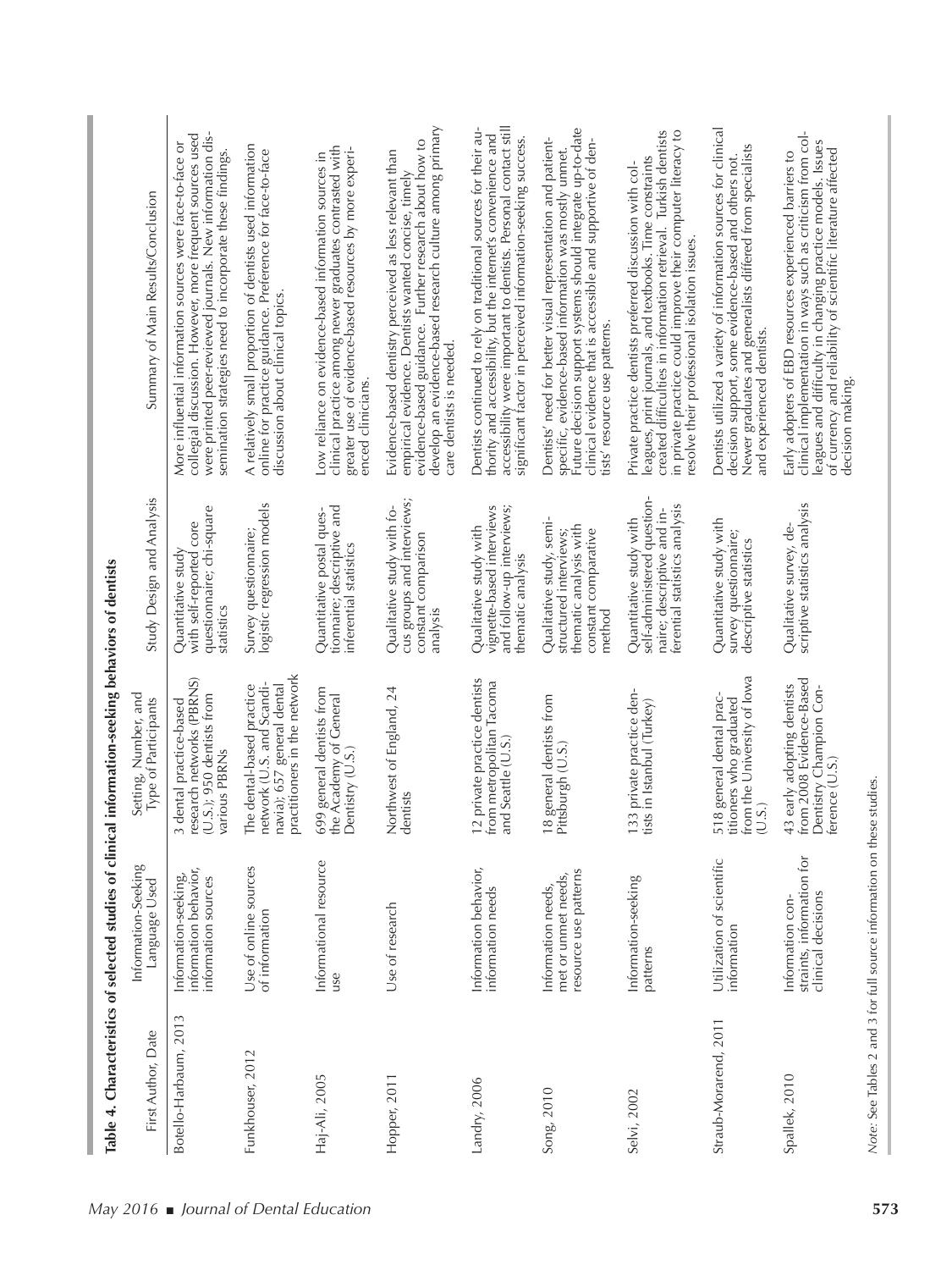**Table 5. Number of studies in each theme**

| <b>Theme</b>                                                                    | Number of Studies |
|---------------------------------------------------------------------------------|-------------------|
| Difficulty translating evidence                                                 | 5                 |
| Preference for print and face-to-face                                           | 6                 |
| Validity concerns of research                                                   | 5                 |
| Information diffusion between generalist<br>and specialist/experienced dentists | 6                 |

Authors speculated that low use of some online sources related to a lack of critical ability to analyze and use evidence-based information in their practices.9,15,16,18 Some experienced dentists themselves found a lot of clinical guidelines relevant but lengthy to read and therefore difficult to use in their practice due to lack of time.18 The dentists also reported feeling that a lot of research was not relevant to their practice.19 Those dentists who were aware of the availability of research made comments such as "[I] need to develop a critical eye," referring to their ability to synthesize and utilize the information they retrieved so that they could apply it in their practice.14

#### **Preference for Meetings, Discussion, and Print Materials**

Due to the difficulty of translating new research into practice, these dentists were found to have a higher preference for print textbooks, subscription journals, face-to-face discussion, meetings, and local CE than for databases and other online sources of the literature.1,9,11,15,16 Colleagues were often considered a better resource than the scientific literature as the practical application of knowledge could be explained in a way that was personalized.<sup>14,19</sup>

Studies also found greater use of face-to-face association meetings, specific single subscription journals, and discussion with colleagues than the use of Medline or PubMed.1,11,15,18,19 Straub-Morarend et al. observed that reliance on other professionals, although limited, was "arguably economical and readily accessible" for dentists who have time constraints.<sup>9</sup> A lack of computer literacy among dentists from both metropolitan and rural areas was noted, and some authors recommended increased literacy to resolve their isolation issues.<sup>1,11</sup> In contrast to the use of people and older print resources, one study reported a low uptake of clinical decision making software by dentists.<sup>15</sup>

### **Validity of Evidence-Based Resources and Use of Specialists**

The studies reviewed suggested that the dentists were skeptical about the authority, validity, and relevance of many evidence-based resources.1,9,14,15,18,19 Dentists place a high value on source validity and authority, and these studies suggested dentist mistrust of the scientific and peer-reviewed literature.1,9,15,18,19 Although scientific caution is possibly an aspect of dentists' clinical process, Spallek et al. found this mistrust in scientific information to be a new finding not previously mentioned.18

In a quantitative study, Funkhouser et al. tried to distinguish between the frequency of use of an information source and its influence on the dentist's practice and were surprised that newer graduates, whom they assumed would be more active online than their counterparts who graduated earlier, rated face-to-face CE and association meetings as more influential than online courses.16 Hopper et al. found that this mistrust of evidence-based guidelines came from the need for an outside assessment of the data, so that the dentists could be advised since, as one said, "I wouldn't have time to look at whether the right stats were being used."19 Botello-Harbaum et al. acknowledged that this suspicion about whether a source was reliable or authoritative explained why the dentists preferred to attend face-to-face CE meetings since "speakers are often recognized as authorities in their field, prompting a greater level of trust in their information."1

### **Early Versus Late Adopters**

Five studies noted a distinction between early adopters of newer research evidence published in peer-reviewed databases and journals and late adopters who tended to consult experts and preferred to read trade and local journals regularly for their clinical practice decisions.1,14,15,18,19 Late adopters waited for a "large body of evidence" to compel them to change their clinical practice methods, especially if they perceived their current methods as effective.<sup>19</sup> Subjects commented that research did not always yield the clinical results they promised, possibly due to time constraints in general practice.19 The combination of reliable and easily used data was difficult to find, even by the expert dentists, since often detailed and valid statistics were available yet were considered too complex. This could explain the need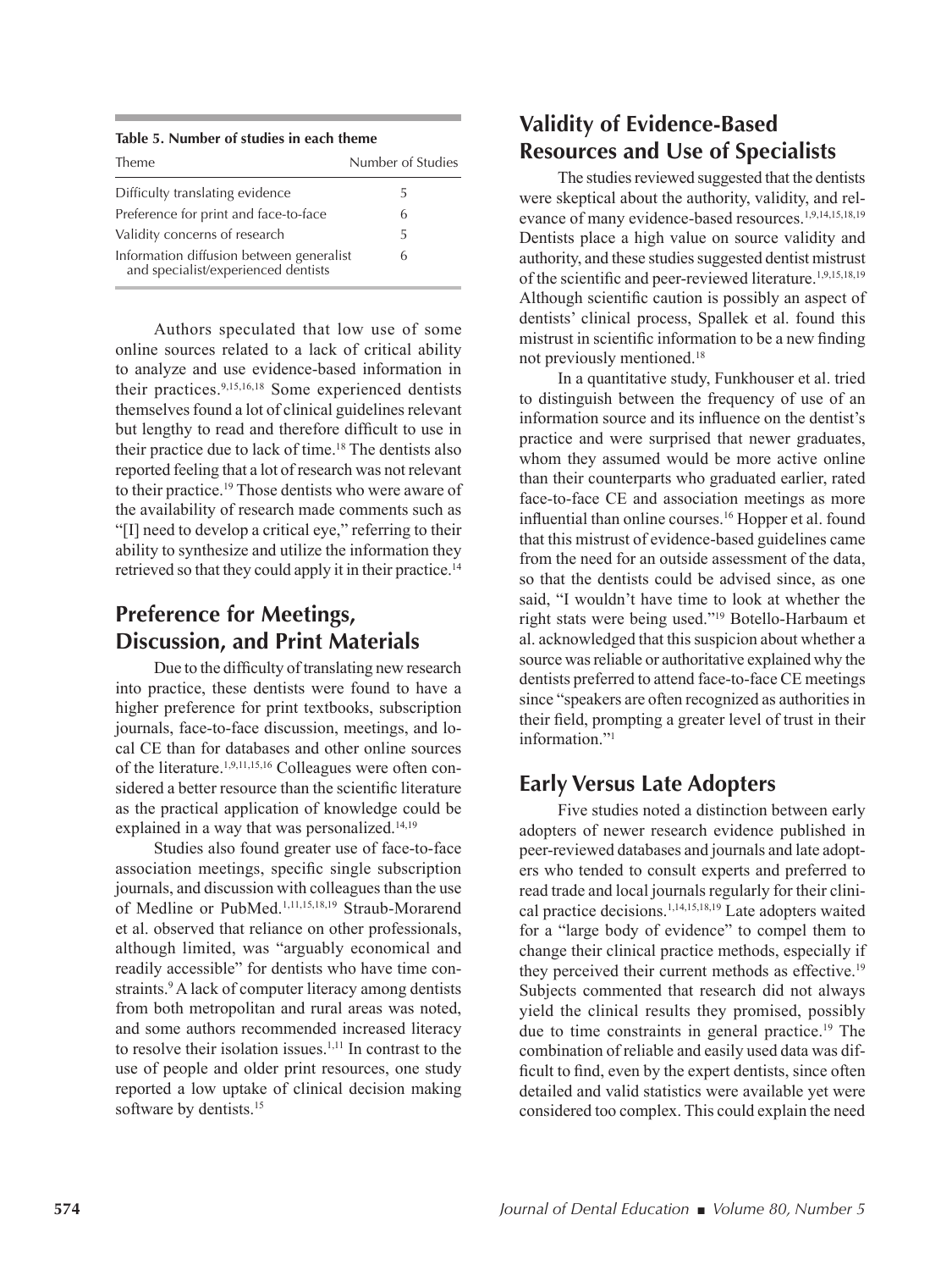for further consultation with a dentist perceived as experienced and authoritative for decision making.<sup>18</sup>

Hopper et al. described the group of later adopters as "not reflective," meaning that although they read journals, they were reluctant to apply what they read to their practice.19 Some general dentists in that study noted that they would ask for help from dentists who were interested in research or were early adopters, who would then feed the information to the other dentists. One specialist dentist in a different study mentioned that he was "someone that people would go to for information" and that he often contacted other specialists for information.14 Specialists, due to their greater experience and training, often showed a preference for seeking their clinical practice information in scientific peer-reviewed sources over general dentists who preferred to seek it from specialists. Hopper et al. noted that the difference between early adopters and later adopters was that the early adopters operated as information diffusers of the latest, most valid, and most reliable information, often in the face of criticism and resistance from other more cautious dentists or practice managers.<sup>19</sup>

# **Discussion**

This systematic literature review found that the way in which dentists are urged to search for information differs from the way they actually search. The NHMRC hierarchy of evidence pyramid recommends that dentists consult first systematic reviews and randomized controlled trials, followed by pseudo-randomized controlled trials, cohort studies, and case controlled studies, and lastly comparative studies and case studies. Expert opinion does not feature in the pyramid, but if it were at the bottom and the pyramid were turned upside down, it would match more accurately the way in which these dentists actually searched for information.20

Our findings about the dentists' difficulty in utilizing and applying best quality up-to-date evidence need to be further investigated to better understand their causes. If these causes could be identified, they would contribute to education designs that could improve the uptake of EBD. This would particularly benefit solo, isolated, and rural dentists who have less frequent access to training and collegial support for their information-seeking. The studies reviewed suggested that the participating dentists either lacked the computer or critical literacy to discern the appro-

priate information or lacked the ability to synthesize it for clinical application.1,9,14,15,18,19 These issues of knowledge translation, skepticism about source validity, and alternate source-seeking could be resolved through more strategic dissemination strategies to reach dentists in clinical practice.

Lack of appropriate dissemination systems and networks could also contribute to these dentists' preference for face-to-face communication despite the availability of large quantities of quality information. The evidence of dentists' frequent use of collegial communication could suggest that formalized networks be developed to take advantage of this information-seeking behavior. Formalized networks such as these could increase uptake of evidencebased information and allow specialists to serve as experts on specific procedures to the benefit of less experienced dentists in the profession.

Leckie et al.'s model of information-seeking proposed that all professionals look for relevance, reliability, and accessibility in an information source, but that accessibility was the most significant factor.<sup>6</sup> Given that many dentists work alone or have high patient quotas, the importance of accessibility for information source selection may influence their preferences for print journals and textbooks, visual resources, and face-to-face consultation with a colleague. When translating information sources into practice, some dentists complained that the information they required was not yet available, took too long to read, or that they preferred a verbal interchange with a well-known expert.<sup>1,9,14,15,18,19</sup> These issues relate to Leckie et al.'s concept of relevance.<sup>6</sup> A perception of prior success with an information source created a sense of reliability and accessibility related to how usable the information was. The question of reliability and accessibility begs the question as to whether there are issues with the dentist's skill or training or shortcomings with the data available.

The situation of experienced or specialist dentists who provide a dissemination service to less experienced and general dentists requires further examination. Hertzum, an information scientist, studied the act of "expert-seeking" among professionals from many fields, exploring the context in which professionals seek people as information sources over documentary sources such as databases.<sup>21</sup> He posited a theory of high and low information needs in which high information needs were related to "process, opinion, and decision making" and people sources were more appropriate for those higher needs. This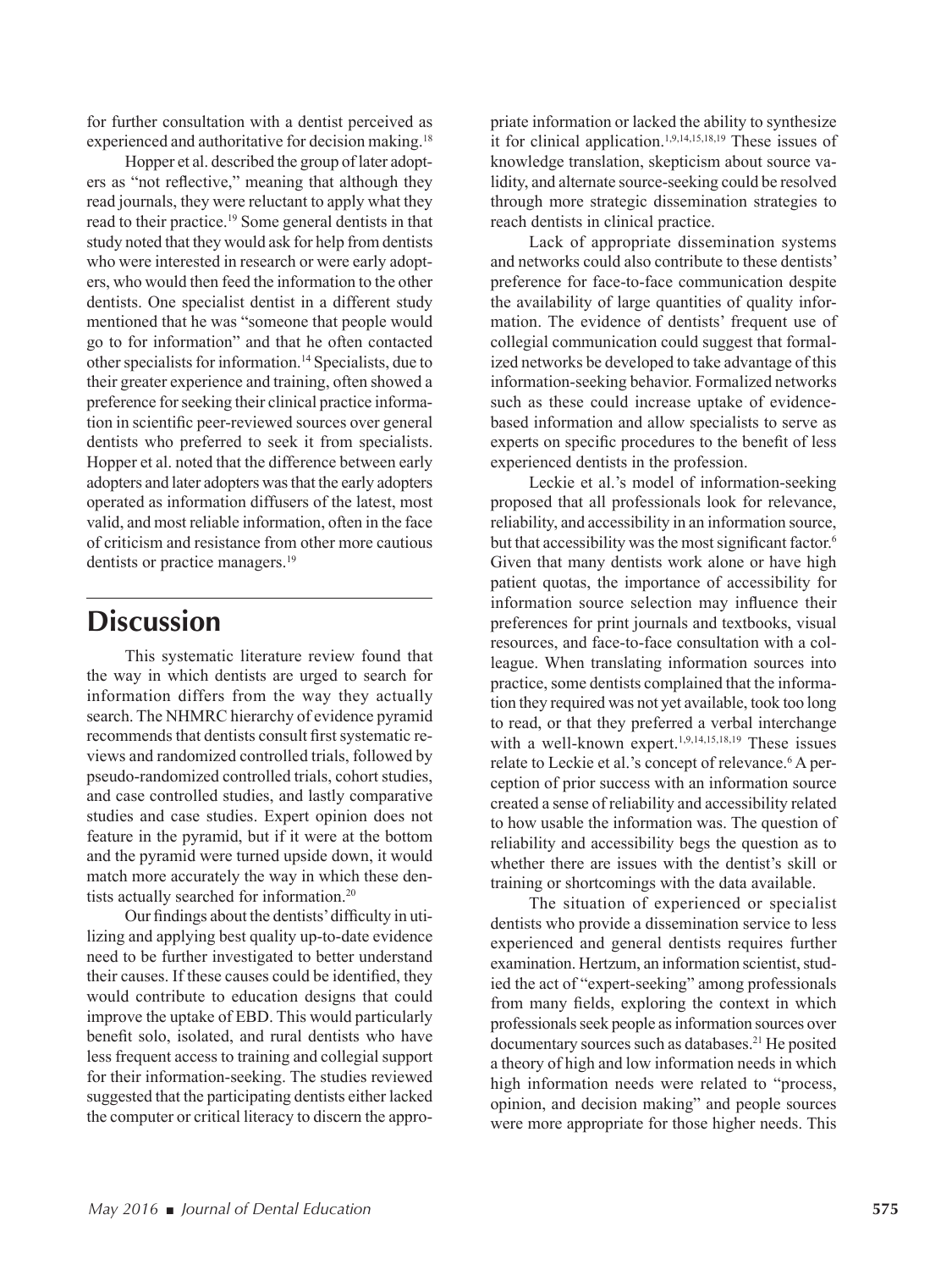theory is consistent with Kulthau's theory of high and low information needs.<sup>3</sup> It is possible that dentists seek information from people sources when their information needs are higher than on other occasions when they access documentary sources. Hertzum's review could inform a future study in which the reasons for dentists' seeking information from more experienced people sources are explored.

The correlation between the number of years since dentists' graduation and their use of nonevidence-based print, face-to-face training, and discussion with colleagues was a surprising result.<sup>14,18</sup> One would expect newer graduates, being more computer-savvy, to be greater users of evidencebased information such as peer-reviewed materials in electronic databases than dentists who graduated earlier. This correlation between earlier dental school graduation date and information and critical literacies requires further research to ascertain why apparently older dentists seek information more easily than more recent graduates.

Also important are the critical literacies to interpret and assess relevance for an information need. Levine et al. documented an interdisciplinary course about information resource use in conjunction with EBD and performed a review of the literature that revealed a lot of dental schools failed to teach the ability to conduct critical appraisals of the best available evidence.10 However, Hopper et al.'s study stressed the importance of clinical experience and "pattern recognition" for effective clinical outcomes, which is a separate skill to finding and analyzing the best evidence for clinical use.19 There is a need for further research aimed at understanding the preferred source selection and information-seeking habits of dentists in order to assist dental practitioners and education providers such as dental schools and dental associations in providing CE training and continuing professional development in a fashion that is most suitable for dental practitioners.

To further explore the concept of information diffusion channels, McGlone et al. noted that the method of information diffusion in dental education was critical, particularly if the desired outcome of the education was to result in changed clinical practice.<sup>22</sup> The education of dentists in the use of new materials was more effective when the form of education dentists received was hands-on although further research is required to ascertain what kinds of education lead to changes in clinical practice.

There are three essential areas for further research: explore the computer, critical, and information literacy of dentists; explore the design, relevance, and accessibility of evidence-based documentary sources such as systematic reviews or procedural guidelines; and explore the efficacy of the dissemination of new research through formal tertiary and CE in comparison with informal information-seeking between dental colleagues. A study could be conducted on these aspects of information-seeking, surveying a broad range of dentists across rural and metropolitan areas, public and private practice, and primary and specialist care.

Limitations of this study were that the grey literature was not included and that no distinction could be drawn in several of the studies between clinical information-seeking and non-clinical informationseeking, as some of the quantitative studies did not incorporate it into the survey design. Grey literature refers to unpublished research or research that has been published in non-commercial form, such as government reports, conference proceedings, news and bulletins, and research reports. Some useful information on our topic may have been available in these sources.

# **Conclusion**

Many of the dentists studied in the reviewed articles were cautious about making clinical decisions based on documentary sources like literature reviews and preferred to seek an experienced colleague or attend face-to-face meetings. The reasons for this could relate to the quality of evidence-based information available for dentists; time constraints in a busy dental practice; abilities or lack thereof regarding critical thinking, information-seeking, and synthesization among dentists in different contexts; or current dissemination strategies used to distribute current best evidence recommended for dental practice.

#### **Acknowledgments**

This study was a project of the Australian Primary Health Care Research Institute (APHCRI), which is supported by the Australian Government's Primary Health Care Research, Evaluation, and Development Strategy. The information and opinions expressed here do not necessarily reflect the views or policy of the APHCRI or the Department of Health. We also wish to thank Ms. Karen Campbell, Campus